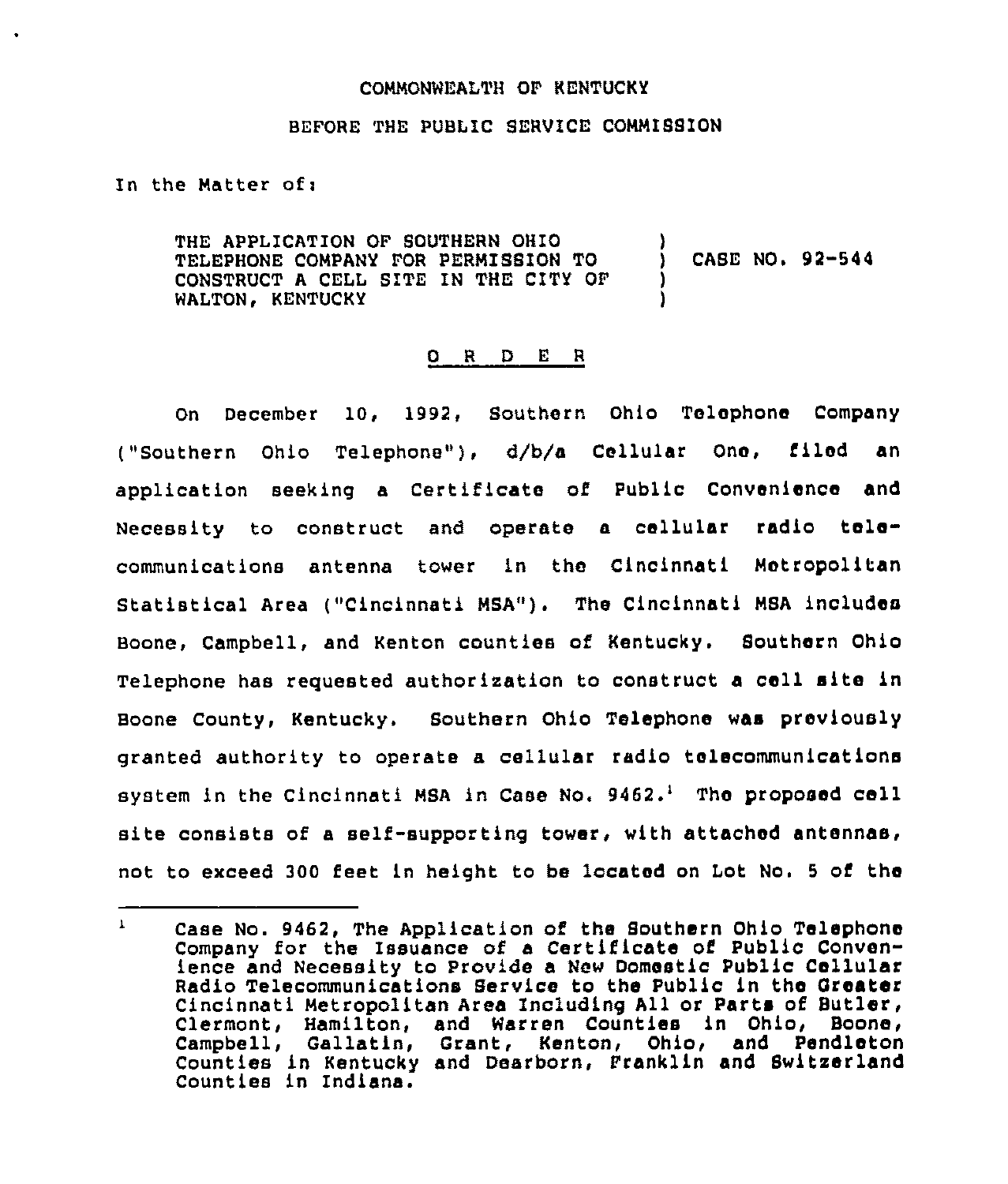International Industrial Park in Walton, Boone County, Kentucky. The coordinates for the proposed cell site are North Latitude 38° 51' 58" by West Longitude 84° 37' 55".

Southern Ohio Telephone has provided information regarding the structure of the tower, safety measures, and antenna design criteria for the proposed cell site. Based upon the application, the tower and foundation design appear to meet the criteria of the Building Officials and Code Administrators International, Inc. (BOCA) National Building Code, with reference to earthquakes, winds, and tornadoes.

Pursuant to KRS 100.324{1), the proposed cell site's construction is exempt from local soning ordinances. However, Southern Ohio Telephone has notified the Boone County Planning Commission of the proposed construction. Southern Ohio Telephone has filed applications with the Federal Aviation Administration ("FAA") and the Kentucky Airport Zoning Commission ("KAZC") seeking approval for the construction and operation of the proposed cell site. Both of these applications are still pending.

Southern Ohio Telephone has filed notices verifying that each property owner and/or resident within 500 feet of the proposed cell site has been notified of the pending construction. The notice solicited any comments and informed the property owner and/or resident of their right to intervene. No responses have been received.

Pursuant to KRS 278.280, the Commission is required to determine proper practices to be observed when it finds, upon

 $-2-$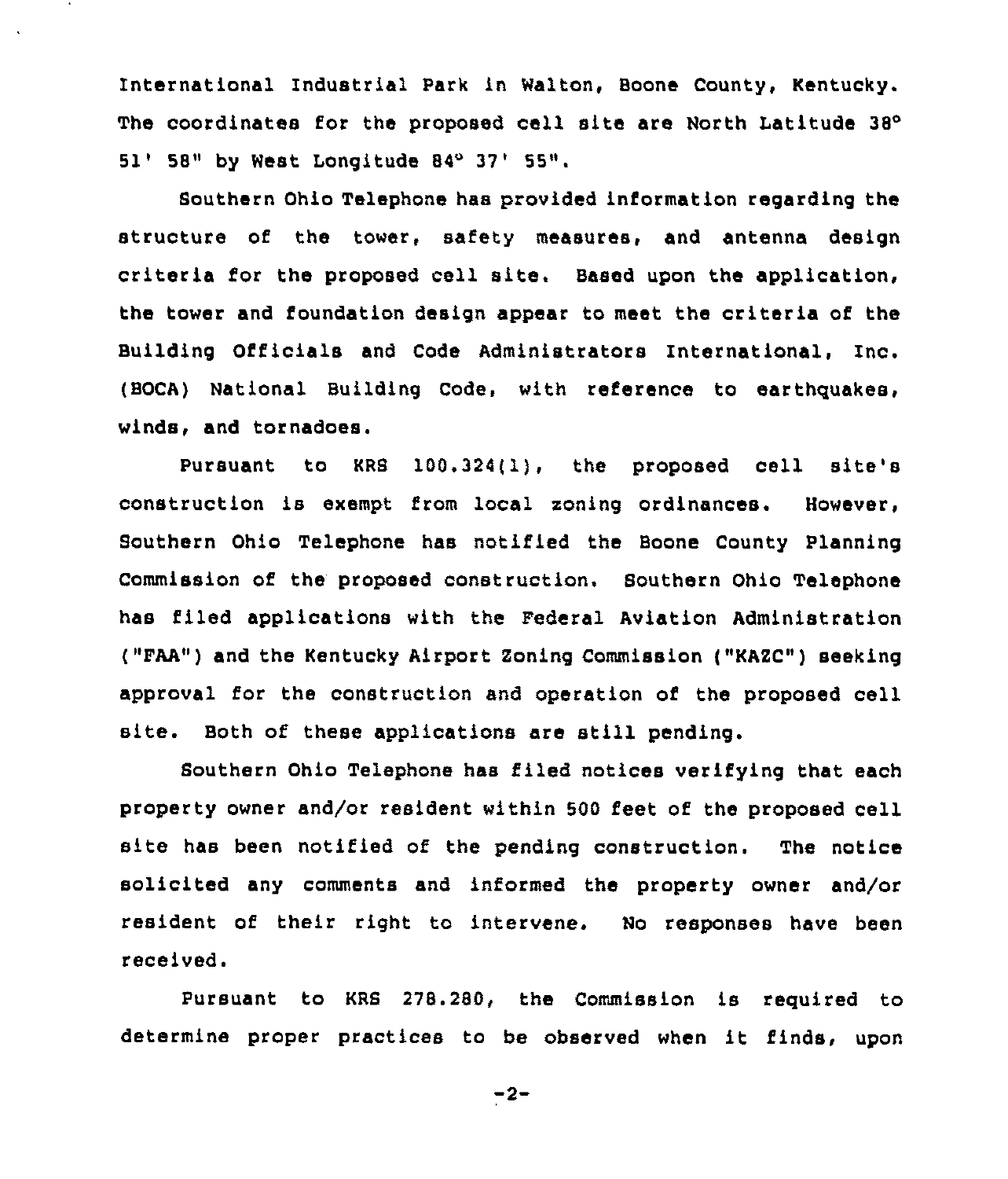complaint or on its own motion, that the facilities of any utility subject to its jurisdiction are unreasonable, unsafe, improper, or insufficient. To assist the Commission in its efforts to comply with this mandate, Southern Ohio Telephone should notify the Commission if it does not use this antenna tower to provide cellular radio telecommunications services in the manner set out in its application and this Order. Upon receipt of such notice, the Commission may, on its own motion, institute proceedings to consider the proper practices, including removal of the unused antenna tower, which should be observed by Southern Ohio Telephone.

The Commission, having considered the evidence of record and being otherwise sufficiently advised, finds that Southern Ohio Telephone should be granted a Certificate of Public Convenience and Necessity to construct and operate the proposed cell site in the Cincinnati MSA under its previously approved tariff.

IT IS THEREFORE ORDERED that:

l. Southern Ohio Telephone be and it hereby is granted <sup>a</sup> Certificate of Public Convenience and Necessity to construct and operate a self-supporting cellular radio telecommunications antenna tower in the Cincinnati MSA to be located on Lot No. <sup>5</sup> of the International Industrial Park in Walton, Boone County, Kentucky. The coordinates for the proposed cell site are North Latitude 38° 51' 58" by West Longitude 84° 37' 55".

2. Southern Ohio Telephone shall file copies of the final decisions regarding its pending FAA and KAZC applications for this cell site construction within 10 days of receiving these decisions.

 $-3-$